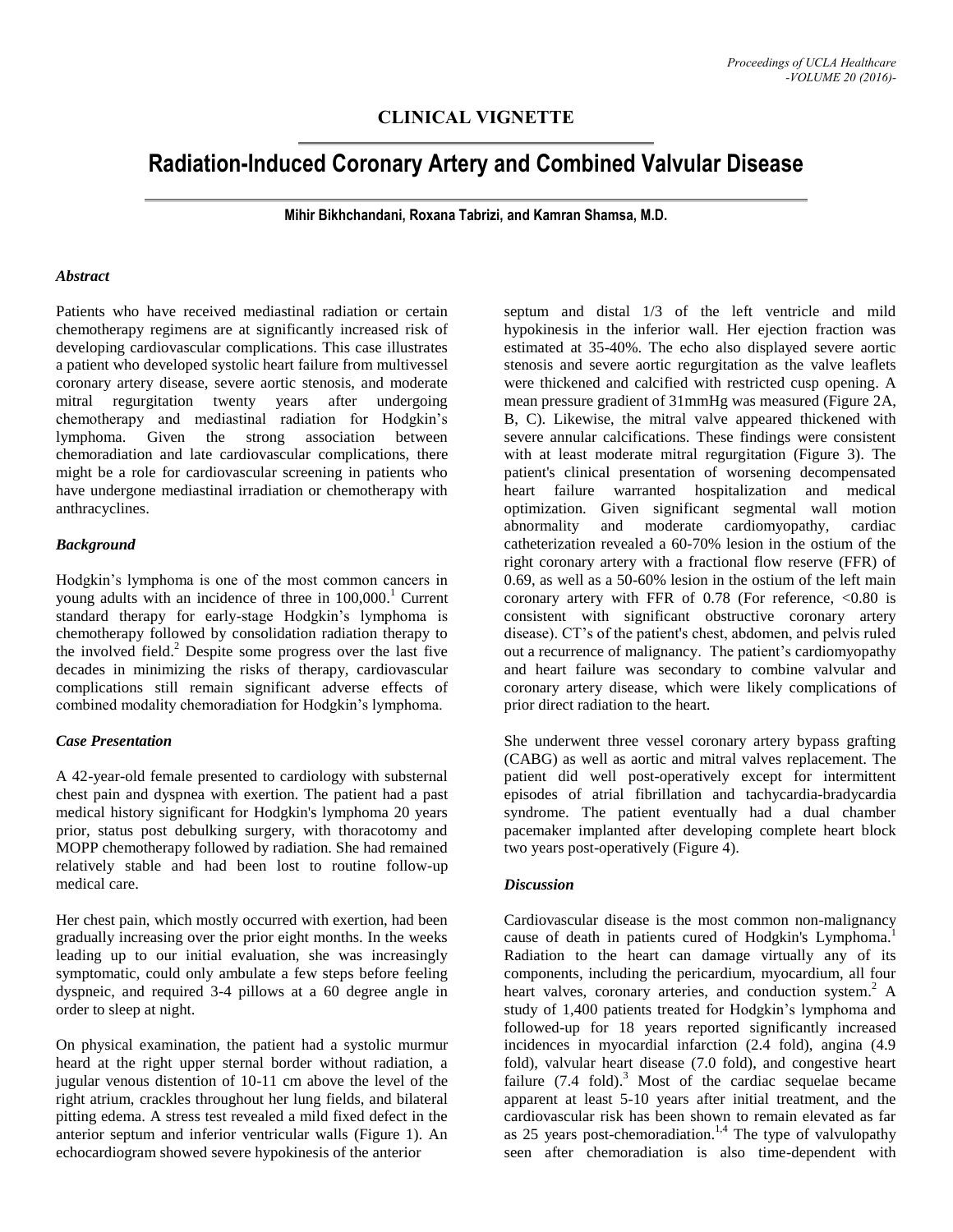regurgitation being the early-stage manifestation and stenosis requiring over twenty years to develop.<sup>1</sup> In 116 patients observed 10 years after treatment, 31% had moderate mitral or aortic regurgitation, while none had stenosis.<sup>1</sup> In the same group of patients, 39% had aortic stenosis 22 years after  $t$ reatment.<sup>1</sup>

The pathophysiology behind cardiac manifestations of radiation therapy involves damage to blood vessels.<sup>2</sup> Reactive oxygen species generated by radiation damaged DNA strands in endothelial cells lead to inflammation. <sup>2</sup> Nuclear factorkappa B (NF-kB), a family of transcription factors, becomes activated and induces endothelial cells to secrete E-selectin, VCAM1, and ICAM1, which attracts monocytes.<sup>5</sup> The monocytes then take up low-density lipoprotein (LDL) and form an unstable plaque prone to thrombosis that is the hallmark of coronary artery disease.<sup>5</sup> In coronary artery disease secondary to mediastinal radiation, the left anterior descending artery and right coronary artery are most affected especially at the ostia.<sup>3</sup> Radiotherapy is also believed to directly damage heart valves leading to valve retraction and regurgitation, and later, thickened and calcified valves that lead to stenosis. <sup>1</sup> The aortic and mitral valves are more affected than tricuspid and pulmonary valves because of higher pressures in systemic circulation.<sup>1</sup> Fibrosis of cardiac myocytes reduces the heart's compliance and may cause diastolic heart failure. <sup>6</sup> Heart arrhythmias are also seen because of fibrosed conducting cells.<sup>7</sup>

In addition to standard cardiac disease risk factors, the risk factors for radiation-induced heart disease include younger age at time of therapy, use of anthracyclines, volume of heart irradiated, and radiation dose. The risk of myocardial infarction after mediastinal irradiation for Hodgkin's lymphoma was 2.6-fold increased for patients treated at ages 36-40 compared with a 5.4-fold increase for patients treated at less than 20 years of age. <sup>3</sup> The use of anthracyclines, of which doxorubicin is the most well-known, substantially increases the risk of cardiac events. Doxorubicin is one of the four drugs used in the ABVD regimen that became the first-line treatment regimen for Hodgkin's lymphoma after it was shown that doxorubicin regimens were superior at reducing the burden of disease. <sup>7</sup> This is despite the significant increases in risk of cardiovascular complications, arrhythmias, and valvular disease relative to other chemotherapeutic agents. <sup>7</sup> Two other radiation-associated cardiac disease risk factors, the volume of heart irradiated as well as dose of radiation, have been reduced in recent years. <sup>2</sup> Current guidelines advocate using a combined modality approach where chemotherapy is followed by radiotherapy only to affected lymph nodes. In this way, chemotherapy assures systemic control while radiotherapy can be more localized to only the nodes with active disease.<sup>8</sup> Involved-node radiation therapy (INRT) has gained traction as the preferred form of radiotherapy after it was shown to have the same rate of cure as more extensive forms of radiotherapy.<sup>8</sup>

### *Conclusion*

The cardiovascular side effects of chemoradiation have been long known, but recently there has been more discussion about the need for screening individuals who have received

mediastinal chemoradiation. Patients who have received mediastinal radiotherapy likely have cardiac dysfunction even if they are asymptomatic. In this patient population,  $> 75\%$  of asymptomatic patients have coronary artery disease with 30% having severe multivessel disease.<sup>9</sup> It is recommended that before undergoing treatment, a cardiovascular baseline should be established through history, physical, risk factor profiling, and echocardiogram<sup>1,2</sup>. Unfortunately, no formal guidelines exist from the American College of Cardiology or American Heart Association about screening guidelines in asymptomatic post-chemoradiation patients. Some studies suggest that screening should begin five years after mediastinal chemoradiation with CT-angiography, echocardiograms, and electrocardiograms.<sup>10</sup> Strategies for early detection likely make up the best approach for reducing the morbidity and mortality from chemoradiation-induced heart disease.

# *Figures*

Figure 1: Nuclear stress imaging in grayscale indicative of ischemia.



Figure 2A: Transthoracic echocardiogram with color Doppler showing apical three chamber view indicating aortic regurgitation.